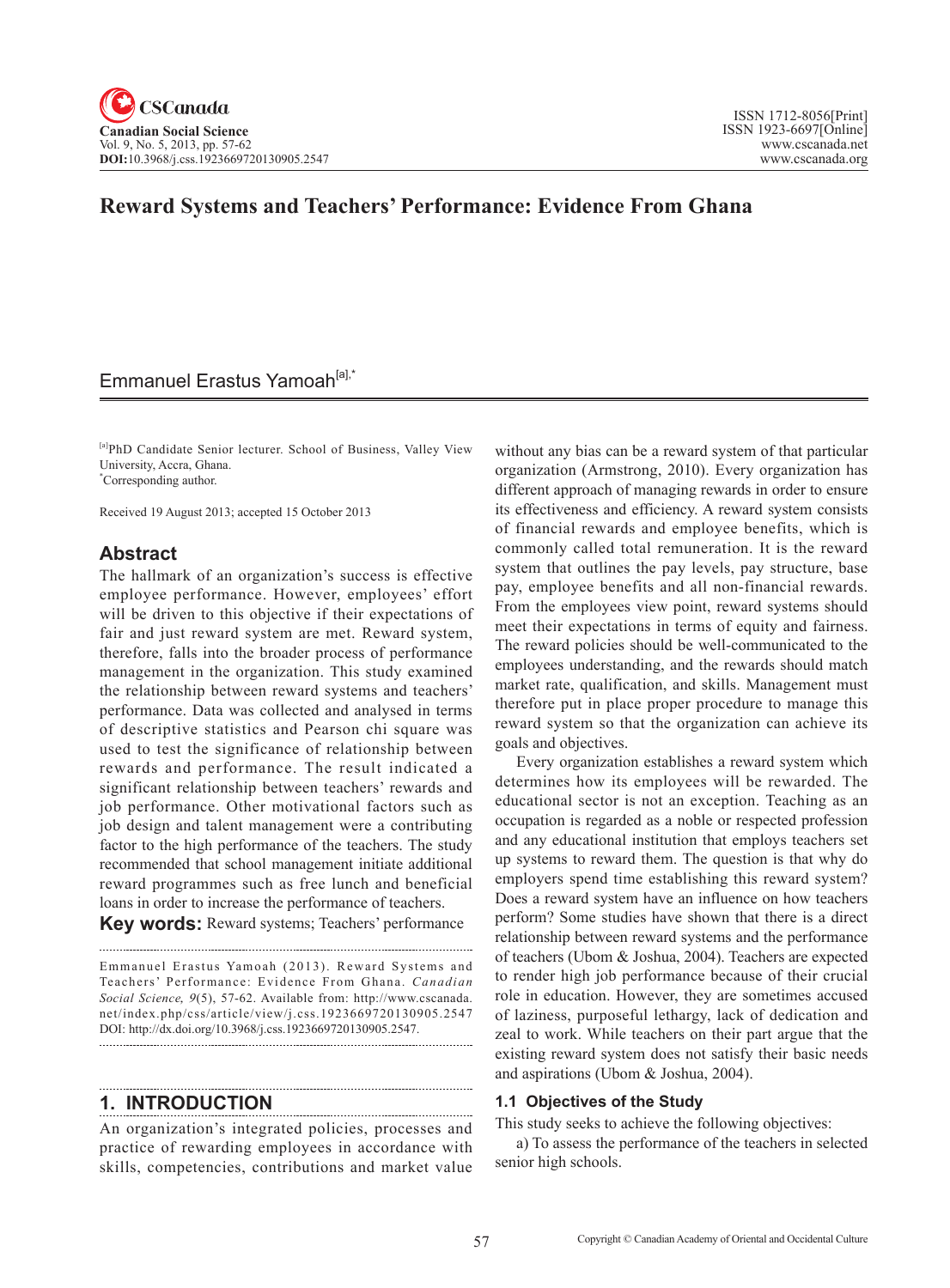b) To ascertain the availability of different reward programmes in the senior high schools.

c) To determine whether there is a significant relationship between rewards of teachers and their performance.

d) To identify other motivational factors that influences the performance of the teachers.

### **1.2 Research Hypothesis**

 $H<sub>0</sub>$ : there is no significant relationship between reward system and the performance of teachers in the senior high schools.

## **2. LITERATURE REVIEW**

### **2.1 Concepts of Reward System**

Armstrong (2010) defined reward systems as consisting of an organization's integrated policies, processes, procedures and practices for rewarding employees in accordance with their contribution, skill, competencies and market value. Armstrong, further, explained that reward system should consist of the following:

• Policies that provide guidelines on approaches to managing rewards.

• Practices that provide financial and non-financial rewards.

• Processes concerned with evaluating the relative size of jobs (job evaluation) and assessing the individual performance (performance management).

• Procedures operated in order to maintain the systems and to ensure that it operates efficiently and flexible and provides value for money.

The explanation given by Armstrong reveals that rewards given to employees can either be in monetary terms or non- monetary terms. Managers should, therefore, not reward employees based on their own discretion, but a standard or guideline should be followed in order to reward these employees. This might prevent biases to some extent. The standard or guideline should be able to define the size of the employee's job and an assessment of the employee's performance on the job. The reward system should also contain established methods used to maintain the reward system so that it can easily adapt to changes in both the external and internal environment.

Pitts (1995) also posited that reward is the benefit that arises from performing a task, rendering a service or discharging a responsibility. The main reward for performing work is salary or wages. Aside salary and wages, many employers also offer pension benefits, paid lunch, child education, health insurance, official car, beneficial loans, bonuses, and many more. Reward system is an important tool that management uses to influence employees motivation. In other words, management uses reward system to attract people to join the organisation, keep them coming to work and motivate them to perform to high levels (Agwu, 2013).

Reward systems differ from organization to organization, but reward system just boils down to one thing; a system that recognizes the effort of individual employee in their performance. Reward systems motivates employee to perform better.

### **2.2 Job Evaluation**

Job evaluation falls in the broader process of reward system, which is very important. Reward system will be incomplete, if there is no job evaluation. Job evaluation provides the basis for achieving equitable pay. It is essential as a means of dealing with equal pay for work. According to Bowen (2000), job evaluation is the process of determining the relative worth of a job in an organization. Job evaluation is important in ensuring that a fair payment system is in place, which is transparent and can be communicated to all employees in organization. Milkovich (2002) also described job evaluation as providing a systematic basis for determining the relative worth of jobs within an organization. It flows from the job analysis process and is based on job description and job specification. Every job in the organization is examined and ultimately priced according to the following features:

- Relative importance of the job
- Knowledge, skills and abilities needed to perform the job
- Difficulty of the job

Furthermore job evaluation is a formal and systematic comparison of jobs to determine the worth of one job relative to another, and eventually results in a wage or salary structure. This involves weighing the advantages and disadvantage of a job and comparing it to another job. The difference in the comparison will amount to the difference in salary of one job to another job (Perry et al., 2006).

### **2.3 Market Rate Analysis**

To ensure that reward systems are competitive, it is necessary to follow the trends of market rate for jobs within the organization especially those that are vulnerable to market pressures because of scarcity factors. Job evaluation is used to determine the worthiness of the job but it cannot price jobs. The market rate analysis is what will guide the employer to price the job. According to Armstrong (2010), market rate analysis is the process of identifying the rates of pay in the labour markets for comparable jobs to inform decisions on the levels of pay within the organization. This definition focuses on the need to compare the pay rates of different organizations in the labour market in order to choose the best and appropriate reward rates. After the comparison, employees will be able to determine the appropriate reward system (Perry et al., 2006).

### **2.4 Motivation of Performance**

Empirical evidence has shown that when certain specifiable conditions exist, reward systems do have an influence on performance (Gerhart and Milkovich, 1992; Lawler, 1990; Lawler 1971; Vroom 1964). What are those conditions? Important rewards must be perceived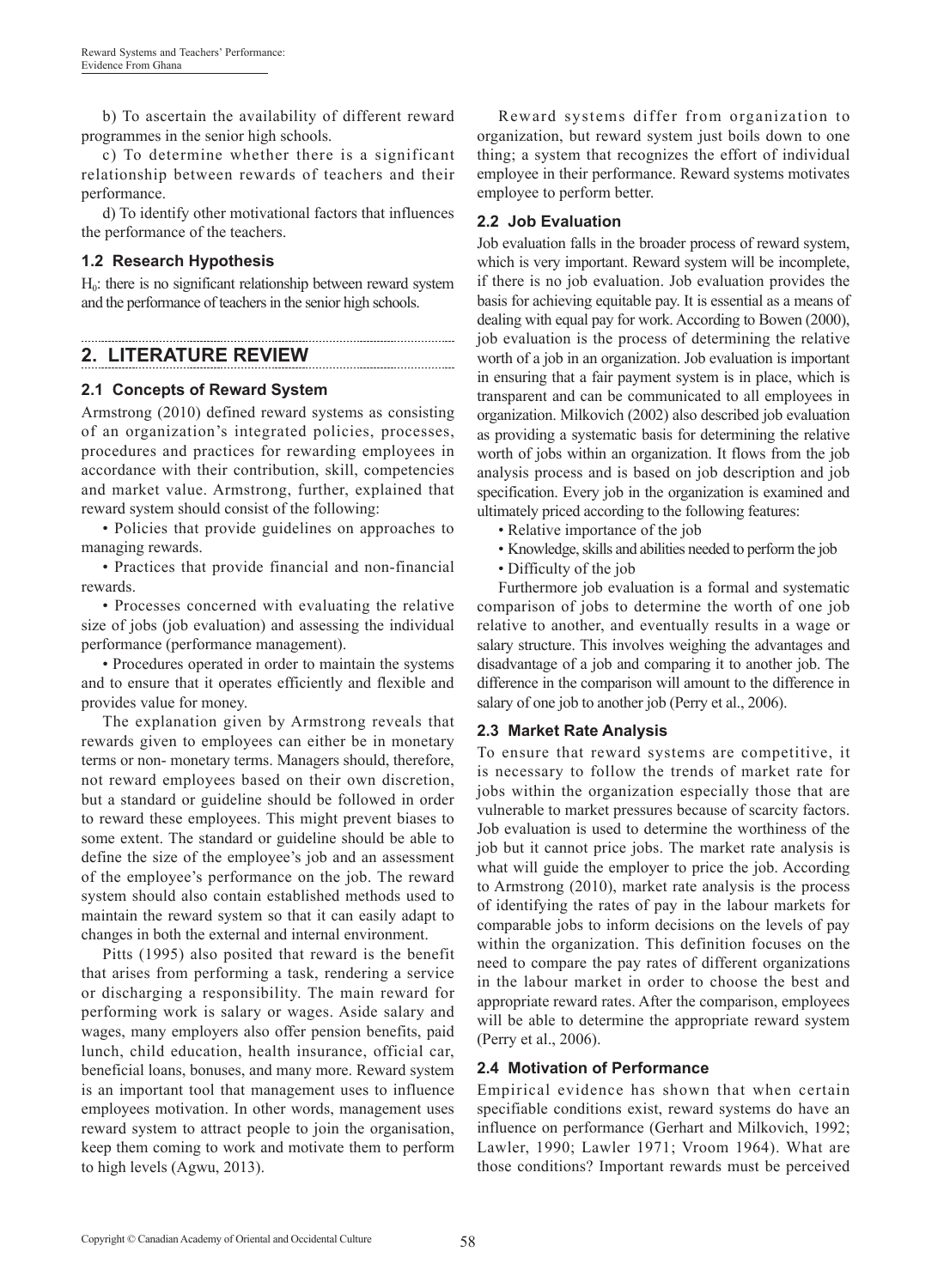to be tied in a timely fashion to effective performance. Organizations get the kind of behaviour that leads to the rewards their employees value. This occurs because people have their own needs and mental maps of what the world is like. They use these maps to choose those behaviours that lead to outcomes that satisfy their needs. Therefore they are inherently neither motivated nor unmotivated to perform effectively; performance motivation depends on the situation, how it is perceived, and the needs of people (Lawler, 1993).

### **2.5 Expectancy Theory and Performance**

Expectancy theory was proposed by Vroom (1964) to target work motivation. It explains why people perform or fail to give off their best to an organisation. Now there are different versions of the model and some are complex but Vroom's (1964) model is based on three key variables: expectancy, instrumentality and valence, which are of interest to this study.

Expectancy theory thrives on the idea that people prefer certain outcomes from their behaviour to others. The theory posits that performance depends upon the perceived expectation regarding effort expending in achieving the desired outcome. An employee who desires promotion will only achieve high performance if he/ she believes his/her behaviour will lead to promotion or else he/she will not exert effort. Effort to performance expectancies range from 0 to 1.0 where zero is no expectation of performing the task correctly and 1.0 signifies absolute faith in being able to perform the task properly (Tosi, et al., 1995; Robbins, 2008). Expectancies thus influence whether a person will even strive to earn a reward. Self-confident and well-trained people have higher expectancies than less self-confident ones.

However, performance is considered a joint function of effort, environment and ability. Although a person's effort contributes greatly to performance without proper ability and a supportive environment no matter how hard one tries, good performance will be impossible to attain. Hence, managers who seek higher performance from employees must offer them the right training and enabling environment so that they can perform well.

The second key belief of expectancy theory is instrumentality. Instrumentality is the perceived likelihood that performance will be followed by a particular outcome (Tosi, et al., 1995). This implies that when employees engage in a particular behaviour they do so with the intention of achieving a desired outcome or reward. Like expectancy, instrumentality can be high or low, ranging from 0 to 1.0 where zero is chance of receiving the desired reward, and 1.0 is a belief that the reward is certain to follow.

Instrumentality has two levels of outcome: one is related to the job itself and the other is need-related. The first one refers to the quantity of output or the comparative level of performance. When an employee works hard, he expects to accomplish such outcomes as producing quality

goods or supplying quality service. The need-related outcomes are the rewards such as recognition, pay raise or praise associated with performance when an employee successfully accomplishes a first level outcome, it usually leads to a second-level outcome (Mullins, 1996).

The last key belief of expectancy theory is valence. It is the worth or attractiveness of an outcome. Valence ranges from  $-100$  to  $+100$ . A person who intensely desires an outcome has a valence of +100. A valence of -100 means a person is strongly motivated to avoid an unpleasant outcome such as being fired. On the other hand, a valence of zero signifies indifference to an outcome and is therefore of no use as a motivator (White, 1995). According to the expectancy theory, the three conditions of expectancy, instrumentality and valence must all be high for motivation to occur. An employee may be unwillingly to work hard if that person believes his effort will not lead to task accomplishment or there are no rewards for performance or the employee does not value the rewards. If the sum of the valence is positive, automatically in most cases the employee will work hard.

#### **2.6 Elements Of Reward System**

Reward systems comprises of some elements which are as follows;

#### **2.6.1 Pay Structure**

According to Armstrong (2010), pay structure is defined as the different levels of pay for jobs or groups of jobs by reference to their relative internal value as determined by job evaluation, to external relativities as established by the market rate surveys and, sometimes, to negotiated rates for jobs. This means that before an organization determine the pay level for every job, the job should be evaluated and compared to other related jobs in the labour market. An organization can decide to use a single pay structure for all the jobs in the organization or the organization can also decide to design a separate pay structure for the different levels of management and the job ranks in the organization.

#### **2.6.2 Purpose of Pay Structure**

The purpose of pay structure includes the following:

• To provide a fair and consistent basis for motivating and rewarding employees

• To have a logical design frame work that would ensure internal equity and external competiveness

• Enable organization to recognize and reward employees according to their job performance, contribution, skills and competence (Armstrong, 2010).

#### **2.6.3 Criteria for Pay Structure**

• The Pay Structure should be flexible in response to external pressure especially market rates and skill shortage

• The Pay Structure should facilitate rewards for performance and achievements

• The Pay Structure should clarify pay opportunities, developmental pathway and career ladders. Employees should know what to do to move to the next pay level.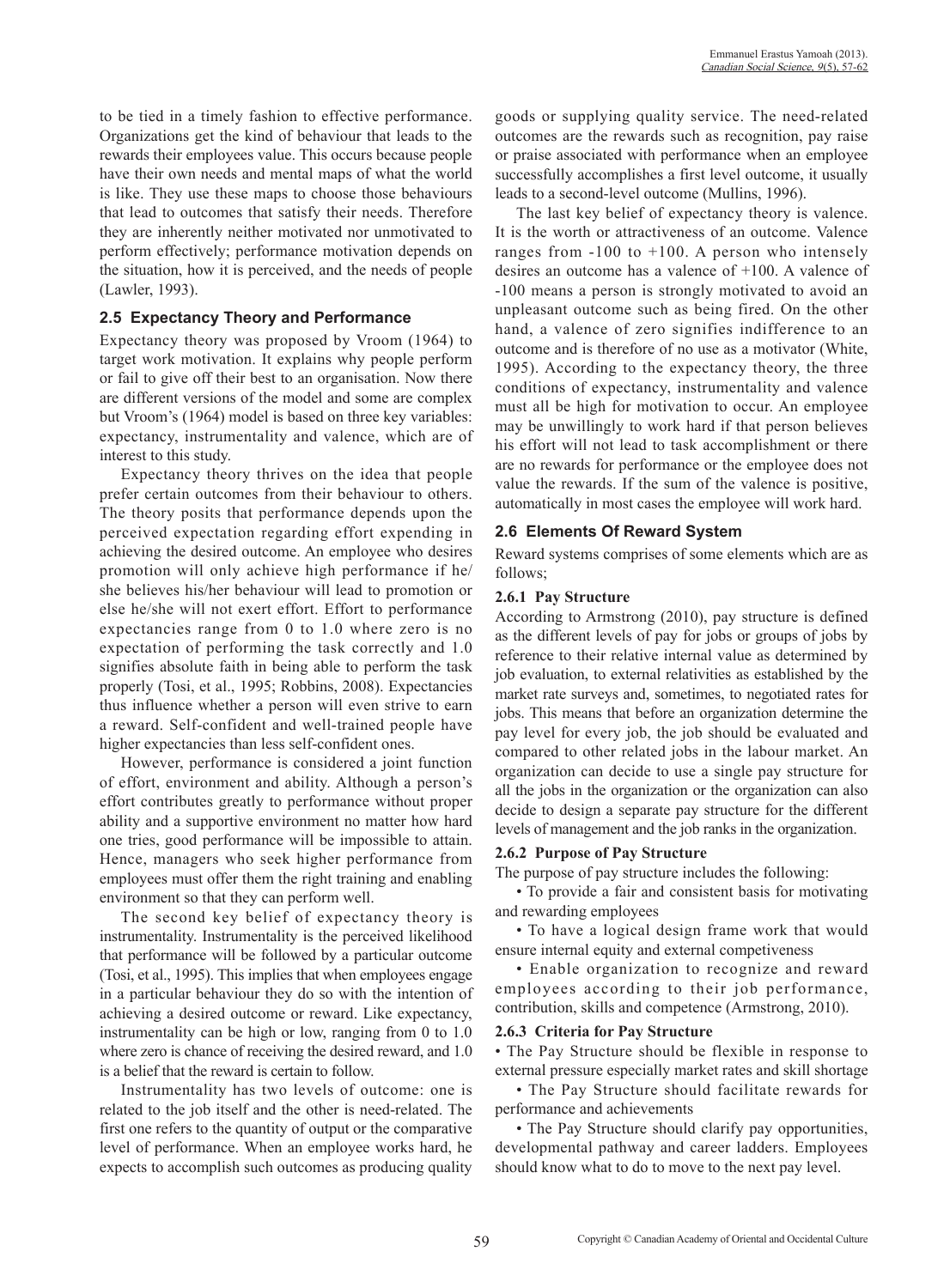• The Pay Structure should give scope to rewarding high level performance and significant contribution.

### **2.6.4 Total Rewards**

Total Rewards include all types of rewards- indirect as well as direct, and intrinsic as well as extrinsic. Each aspect of reward namely; base pay, contingent pay, employee benefits and non-financial rewards. Intrinsic rewards from the work itself are linked together and treated as an integrated and coherent whole (Manus & Graham, 2003).

Total rewards encompasses not only traditional or quantifiable elements like salary, variable pay and benefits, but more intangible non- cash elements such as scope to achieve and exercise responsibility, career opportunities, learning and development, the intrinsic motivation provided by the work itself and the quality of working life provided by the organization.

### **2.6.5 Employee Benefit**

Employee benefit is an indirect reward given to an employee or group of employees as part of organizational membership (Becker & Gerhart, 1996). Benefits are extras to the working conditions that have a cash value. Employee benefits include security benefits such as severance pay (a security benefit voluntarily offered by employers to employees who lose their jobs), health-care benefits such as sick pay, educational benefits such as day care and time-off benefits such as holiday pay, vacation pay and leaves of absence. An advantage of employee benefits to the organization is that it helps the organization to attract and retain good performers. The organization is able to attract good performers because of the good brand the organization carries. The organization is able to retain good performers because employees will be motivated and committed to the organization (Storey, 1995).

#### **2.6.6 Base Pay**

According to Boxal, et al, (2009), the basic compensation that an employee receives is is called base pay. Hence, base pay is the standard rate of pay not having any additions made to it. Many organizations use base pay categories such as hourly and salary. These categories are identified according to the way pay is distributed and the nature of the job. Employees who are paid hourly receive what is called wages. This wage is calculated on the amount of time worked. Employees who are paid

| Table 1 |                                                  |  |
|---------|--------------------------------------------------|--|
|         | <b>Assessment of the Performance of Teachers</b> |  |

consistently from period to period like annually, weekly or monthly receive what is termed as salaries.

### **2.6.7 Non- Financial Rewards**

These include the rewards which focus on the needs people have to varying degrees for achievements, recognition, responsibility, influence and personal growth. According to Armstrong (2010), non-financial rewards are rewards that do not involve any direct payments and often arise from the work itself, for example, achievements, autonomy, and recognition, scope to use and develop skills, training, career development opportunities and high quality leaderships. Aside the pay given to the employees, employers should also concentrate on the nonmonetary aspect. Employees should be given the room to express their views. Employers should also involve employees in decision making. The organization should ensure that employees can develop their careers by taking them through training and development. The working environment should be conducive for employees where they will feel a sense of belongingness.

### **3. METHODOLOGY**

The population for the study consisted of teachers and students of two senior high schools in the Madina and Adenta Municipality of Greater Accra, Ghana. A total of one hundred (100) respondents were selected by the researcher using purposive sampling technique. Descriptive statistics, frequency and percentages, were then used to describe the opinions of respondents; and a chi square test used to ascertain the relationship between teachers' performance and rewards.

## **4. RESULTS AND DISCUSSIONS**

The first objective was to ascertain the performance of teachers in the selected schools. Respondents were asked to assess the performance of teachers using performance indicators like students' performance, teachers' method of teaching, punctuality, teacher-student relationship, teacher commitment to the teaching and learning process, and teacher command over subject matter. Respondents were to rate the indicators as excellent, very good, good, average or poor. The result is presented in Table 1 below.

| <b>Performance indicators</b>              |    | $\frac{0}{0}$ |    | $\frac{0}{0}$ |    | $\frac{0}{0}$ |              | $\frac{0}{0}$ | $\frac{0}{0}$ |
|--------------------------------------------|----|---------------|----|---------------|----|---------------|--------------|---------------|---------------|
| Students 'academic performance             | 28 | 28            | 54 | 54            | 16 | 16            |              |               |               |
| Teachers' teaching methods                 | 36 | 36            | 44 | 44            | 16 | 16            |              |               |               |
| Punctuality                                | 42 | 42            | 18 | 18            | 30 | 30            | <sub>0</sub> |               |               |
| Relationship between teachers and students | 36 | 36            | 22 | 22            | 26 | 26            |              | 12            |               |
| Commitment to work                         | 18 | 18            | 38 | 38            | 28 | 28            | 8            | x             |               |
| Teachers' delivery                         | 34 | 34            | 38 | 38            | 20 | 20            |              |               |               |
| Teachers' control over the class           | 42 | 42            | 30 | 30            | 16 | 16            | 10           | 10            |               |

Source: Field Data 2012

Key: 5= excellent; 4= very good, 3=Good, 2=Average, 1=Poor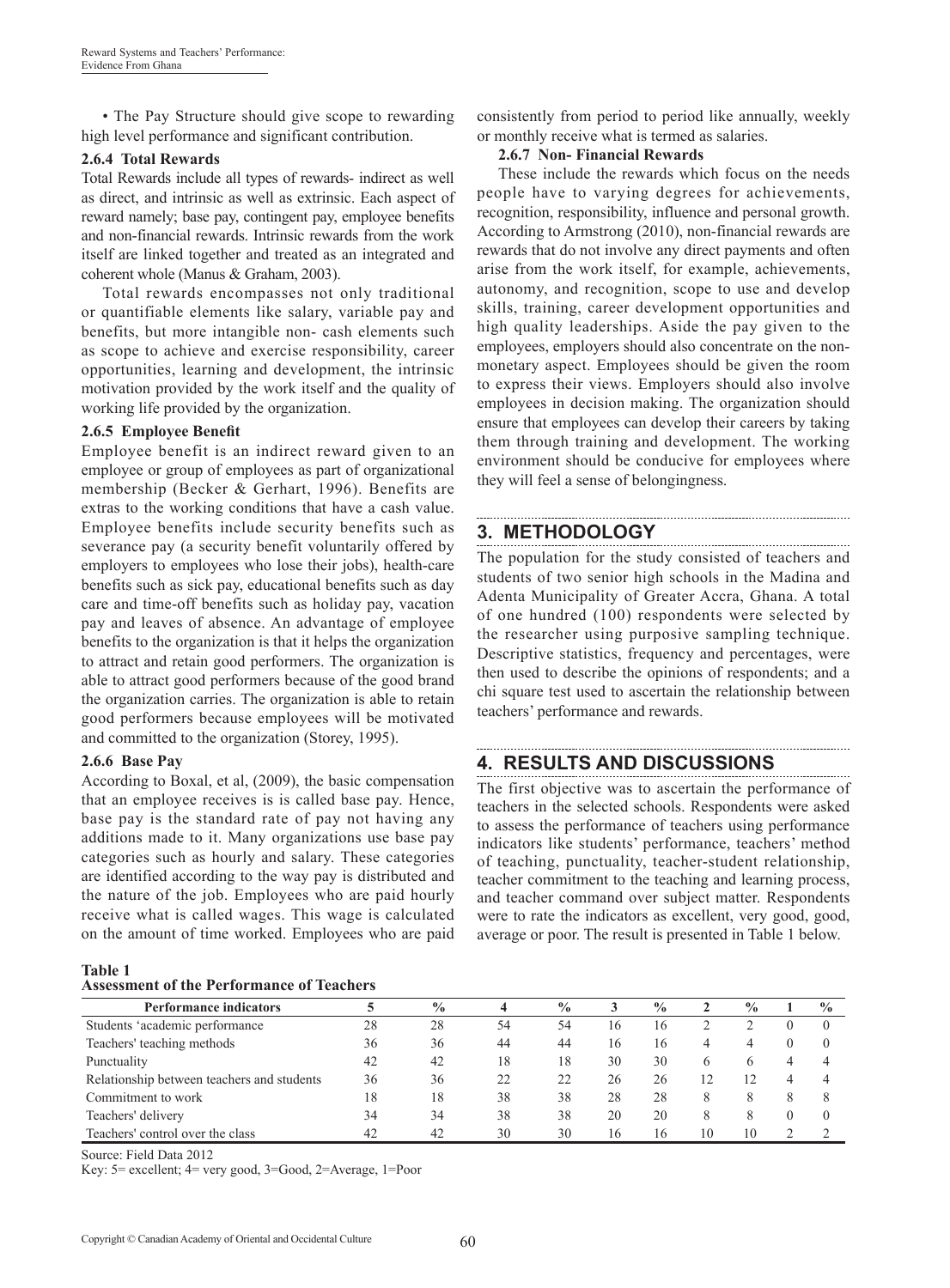Considering the first objective which sought to ascertain the performance of teachers from the perspectives of teachers, management and students, respondents were asked to assess the performance of teachers using performance indicators like students' performance, teachers' method of teaching, punctuality, teacher-student relationship, teachers' commitment to the teaching and learning process, and teachers' command over subject matter. Respondents were to rate the indicators as excellent, very good, good, average or poor. On students' academic performance, 28% rated it excellent, while 54% rated it very good. Nobody rated it average or poor. Out of the seven indicators used to assess the performance of teachers, four was rated very good while three was rated excellent. The average rating for all the indicators was 3.45. This places the average rating as being very good. However, there were incidences where students rated the teachers average or even poor. These were in the areas of, teacher-student relation (12%) and teacher command over subject matter (10%). The overall performance was very good.

Respondents were also asked to indicate the availability of different reward programmes in the institution. This assessment was done by only management and teachers. Figure 1 presents a summary of the results.



#### **Figure 1**

**Types of Rewards Given to Teachers in the School**  Source: Field Data 2012

Majority of the respondents (70%) agreed that base pay was a reward system that existed and was beneficial to them. Study leave with pay and pension benefit were also accepted as being available to them. However, majority disagreed that rewards such as sick leave, transportation allowance, sick pay, housing allowance, tuition reimbursement, insurance, child care, and free lunch were available to them as workers.

A Chi Square test was used to determine if any relationship exists between teachers' performance and their respective remuneration. Table 3 presents the Chi Square Tests.

#### **Table 3 Relationship Between Rewards System and Teachers' Performance Chi Square Tests**

|                           | Value | Df | Asymp. (2-tailled) |
|---------------------------|-------|----|--------------------|
| <b>Pearson Chi Square</b> | 7.738 |    | 0.021              |
| P < 0.05                  |       |    |                    |

The results indicate a Pearson Chi Square value of 7.738, with an associated significance level of .02. Since this value is less than the alpha value of .025, it means that the test result is significant. This means that there is a significant relationship between teachers' performance and teachers' remuneration. Thus any improvements in the rewards of teachers will likely influence their performance positively. This result confirms Ubom & Joshua, (2004) who also found that the relationship between teachers rewards and their job performance is significant. This is also in agreement with Perry et al (2006) who stated that the effect of rewards should results in a positive change in behaviour. Furthermore, Malhotra, et al. (2007) posited that rewards are the psychological process that gives behaviour purpose and direction.

From the perspectives of teachers and management, other motivational factors that influence the performance of the teachers include: recognition, job design, talent management and core values of the institution. These factors tend to address both Maslow's theory on motivation and the hygiene theory of Herzberg. They address the basic needs of teachers and their working environment. Herzberg claimed that:

The primary factors that cause satisfaction and motivation are called Motivation factors, such as recognition. The presence of these factors results in job satisfaction and motivation, while their absence leads to feelings of 'no satisfaction' rather than dissatisfaction. The other set of factors is called Hygiene factors, which refer to things such as job security, pay and working conditions. Without these factors, people will be dissatisfied; and if they are present, there will be feelings of 'no dissatisfaction', rather than satisfaction (Perry, et al., 2006).

### **5. CONCLUSION AND RECOMMENDATIONS**

This study was about rewards and job performance of teachers of public schools in Ghana. The objective was to assess the performance of teachers and ascertain if rewards affect their performance significantly. It was clear from the results that rewards serve as motivation for teachers. Teachers' performance was rated good and with additional motivation they could perform excellently. It is hoped that this finding would enhance the understanding of management of public schools in Ghana in associating rewards and teachers' performance. It is recommended to management of public schools to initiate additional reward programmes such as free lunch and beneficial loans for teachers in order to motivate them more to excel.

Based on the findings of the study the following recommendations are made:

• Management of schools should engage teachers in deciding reward packages.

• Child care and other allowances should be considered as a means of rewarding teachers.

• Other motivational factors such as recognition in the form of awarding the best teacher in the school.

• Other researchers replicate the study using larger sample size and in different geographical locations.